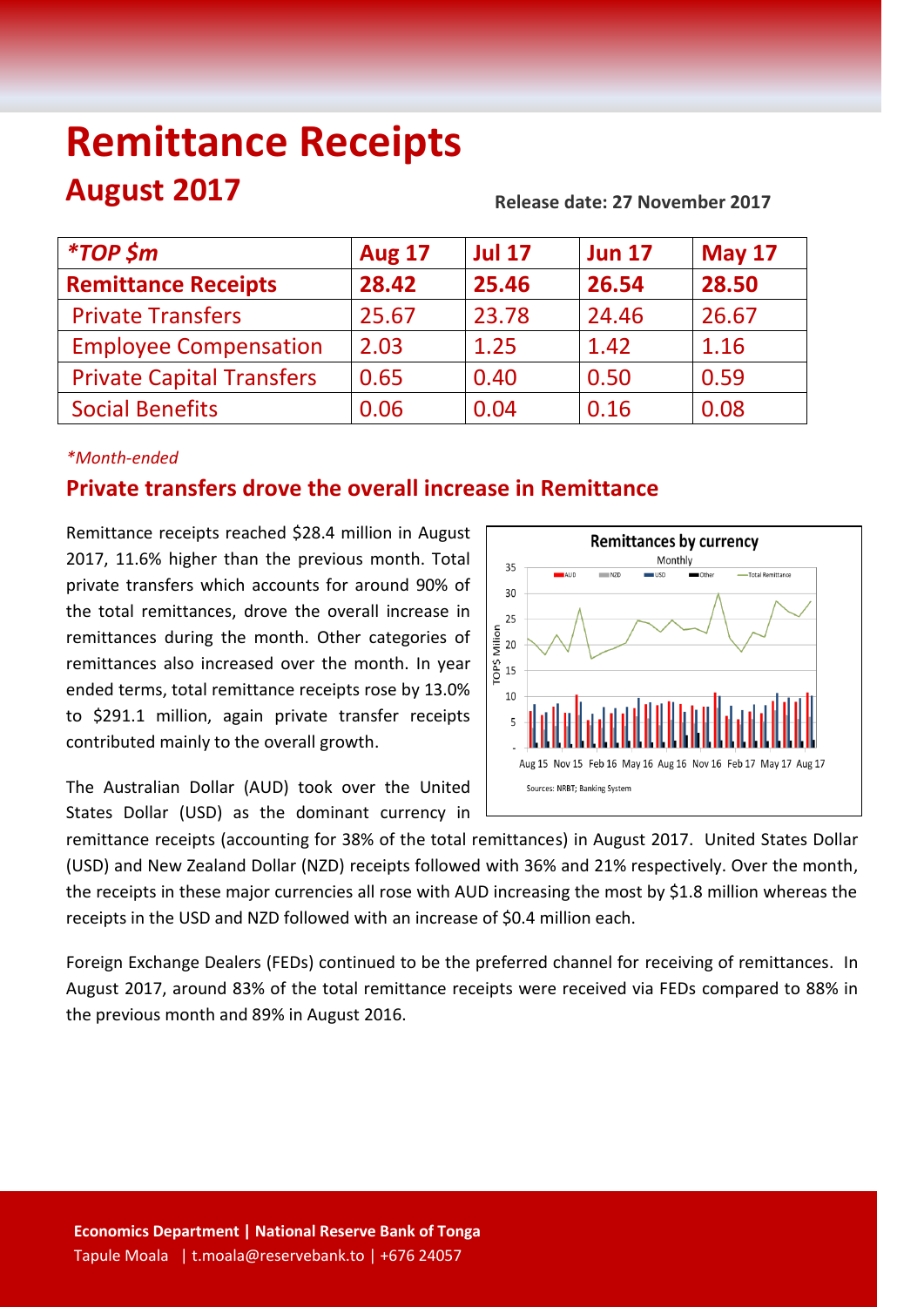#### **Private Transfers**

Private transfers during the month of August 2017 accounted for around 39% of the total OET receipts. Total private transfers rose over the month by \$1.9 million (8.0%) to \$25.7 million, particularly higher receipts of family support from friends and families abroad. Family support receipts via FEDs in the major currencies rose over the month with the AUD receipts increasing the most by \$0.8 million in addition to NZD and USD receipts which went up by \$0.2 million and \$0.08 million respectively.



In year ended terms, private transfers rose by around 15.3% to \$270.7 million, largely owing to higher receipts for family support.

#### **Employee Compensation<sup>1</sup>**

Employee compensation rose by \$0.8 million (62.9%) over the month and accounted for around 7% of the total remittances receipts. Both receipts under this category rose over the month with receipts from the Recognised Seasonal Employer (RSE) Scheme workers increasing by \$0.5 million whereas other wages & salaries rose by \$0.3 million.

However, in the 12-month period to August 2017, total compensation of employees declined by 21.5% to \$14.8 million mainly due to lower receipts from RSE workers.

#### **Private capital transfers & Social benefits**

Private transfers for capital expenditures and social benefits received by individuals both rose by \$0.25 million and \$0.02 million respectively over the month. Both categories of remittances only accounted for 3% of the total remittance receipts.

In year ended terms, private capital transfers rose by \$2.7 million, mainly due to higher receipts by households for house construction and renovation related activities compared to the previous year. Social benefits, on the other hand, fell by \$1.0 million over the period.

#### **Outlook**

 $\overline{a}$ 

Remittance receipts are anticipated to remain high in the upcoming months given the churches' annual offerings (misinale) in addition to the scheduled events later on in the year such as the Christmas festivities. The Reserve Bank will continue to closely monitor the remittance receipts given it is the largest source of foreign exchange inflow for the economy.

 $^1$  Employee compensation is the sum of wages and salaries from the Recognised Seasonal Employer (RSE) program, Tongan residents working short term overseas, and resident employees serving foreign organizations.